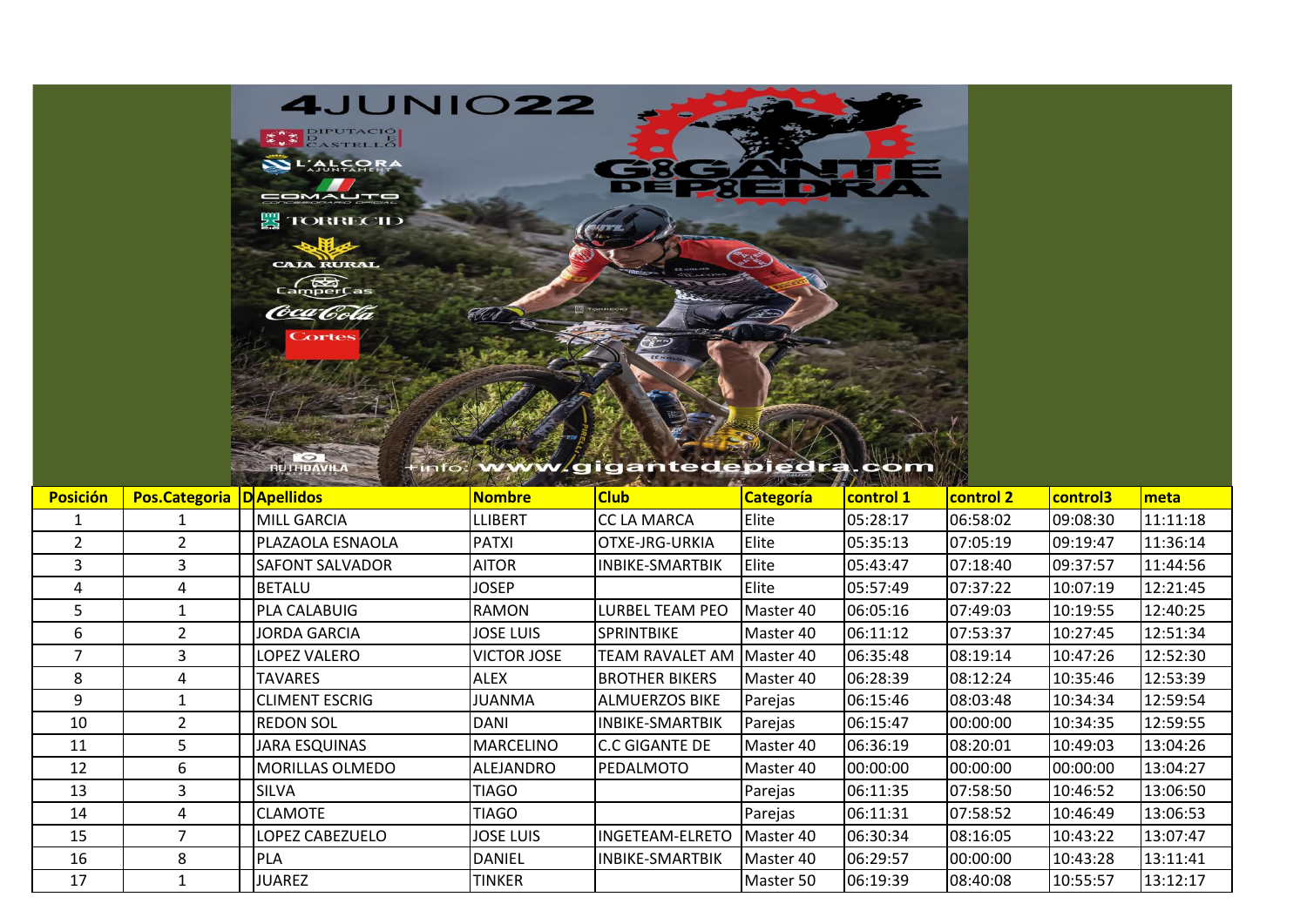| 18 | 9                | <b>GANDIA NAVARRO</b>    | <b>FRANCISCO J</b> |                           | Master 40 | 06:44:18 | 08:32:36 | 11:02:14 | 13:14:41 |
|----|------------------|--------------------------|--------------------|---------------------------|-----------|----------|----------|----------|----------|
| 19 | $\mathbf{1}$     | <b>TRAVERIA</b>          | <b>ESTEVE</b>      | <b>MUNTBIKES</b>          | Master 30 | 06:20:26 | 08:11:31 | 10:45:43 | 13:16:43 |
| 20 | $\overline{2}$   | PONS VIDAL               | <b>ADRIAN</b>      |                           | Master 30 | 06:29:54 | 08:32:26 | 11:07:04 | 13:33:29 |
| 21 | 10               | <b>RICA ARRATIA</b>      | <b>FERNANDO</b>    | <b>CICLOSPORT</b>         | Master 40 | 06:51:42 | 08:40:27 | 11:07:52 | 13:33:50 |
| 22 | 5                | <b>CEBOLLA JUAN</b>      | <b>JESUS</b>       | <b>BORDADOS MASE</b>      | Parejas   | 06:29:32 | 08:22:50 | 11:01:37 | 13:35:56 |
| 23 | 6                | <b>GODOY PALAO</b>       | <b>VICTOR</b>      | <b>GOBIK</b>              | Parejas   | 06:29:39 | 08:23:06 | 11:01:43 | 13:35:57 |
| 24 | 5                | <b>CASTELLO BABILONI</b> | <b>ALBERT</b>      | MONPEDAL-MOBIKOElite      |           | 06:39:22 | 08:36:27 | 11:07:52 | 13:38:21 |
| 25 | $\overline{7}$   | REQUENA MARTI            | <b>MIGUEL ANGE</b> | <b>UP-TRAINING CEN</b>    | Parejas   | 06:39:41 | 08:35:16 | 11:07:32 | 13:39:37 |
| 26 | 8                | <b>AZORIN SERRANO</b>    | <b>VICENTE</b>     | <b>GSPORT-UP-TRAIN</b>    | Parejas   | 07:44:33 | 08:28:56 | 11:07:43 | 13:39:38 |
| 27 | 6                | VIDRIER ADRIÀ            | ABEL               | <b>BIKESPORT CHIVA</b>    | Elite     | 00:00:00 | 00:00:00 | 11:06:24 | 13:48:41 |
| 28 | 11               | <b>SANCHEZ MARTINEZ</b>  | <b>VICTOR MANU</b> | <b>IMPLACABLE TEAM</b>    | Master 40 | 00:00:00 | 00:00:00 | 11:18:48 | 13:48:50 |
| 29 | $\overline{7}$   | <b>VIDAL CANET</b>       | <b>JUAN MIGUEL</b> | <b>MISTER BIKER</b>       | Elite     | 06:25:42 | 08:22:18 | 11:07:37 | 13:51:44 |
| 30 | 3                | MUÑOZ LOPEZ              | <b>DAVID</b>       | THE BIKE RUN              | Master 30 | 06:32:56 | 08:32:08 | 11:16:19 | 13:55:50 |
| 31 | 12               | DATO HIDALGO             | <b>DAVID</b>       | <b>BICICLUB EJIDO</b>     | Master 40 | 06:48:57 | 08:39:24 | 11:21:00 | 13:58:21 |
| 32 | 13               | <b>ABAD PISA</b>         | <b>RICARDO</b>     |                           | Master 40 | 06:50:38 | 08:43:06 | 11:20:54 | 13:59:11 |
| 33 | 14               | PRIETO SANCHEZ           | <b>JORDI</b>       | <b>REPUBLIK BIKES</b>     | Master 40 | 06:32:02 | 08:35:27 | 11:24:20 | 14:03:03 |
| 34 | 4                | PENARRUBIA BONALS        | IÑAKI              | PEÑARRUBIA'S RA           | Master 30 | 00:00:00 | 08:58:26 | 11:28:15 | 14:07:49 |
| 35 | 5                | SABATER PASCUAL          | CARLES             | <b>CICLOS FAUSTIN</b>     | Master 30 | 06:40:55 | 08:39:17 | 11:21:59 | 14:08:27 |
| 36 | 9                | <b>GOMES</b>             | <b>TIAGO</b>       | TEMPLÁRIOS BTT/           | Parejas   | 00:00:00 | 09:01:46 | 11:32:22 | 14:11:59 |
| 37 | 10               | MENDES DA GRAÇA          | JOEL HENRIQ        | TEMPLÁRIOS BTT/           | Parejas   | 00:00:00 | 09:02:00 | 11:32:32 | 14:11:59 |
| 38 | $\overline{2}$   | <b>JORQUES CATALAN</b>   | <b>ALBERTO</b>     | <b>DIMATEC</b>            | Master 50 | 00:00:00 | 00:00:00 | 11:36:51 | 14:14:50 |
| 39 | 15               | <b>MARTINEZ</b>          | <b>ANTONIO</b>     | 33 BIKE MOBEL P           | Master 40 | 06:53:46 | 08:55:58 | 11:34:42 | 14:15:05 |
| 40 | 8                | <b>GARCIA SAENZ</b>      | <b>ROBERTO</b>     | <b>CICLO SPORT</b>        | Elite     | 00:00:00 | 00:00:00 | 11:44:02 | 14:18:45 |
| 41 | $\mathbf{1}$     | <b>MESPLET TERROBA</b>   | <b>CORINA</b>      | <b>CICLOSPORT</b>         | Feminas   | 06:59:15 | 08:57:09 | 11:44:05 | 14:18:45 |
| 42 | 3                | <b>SAN MATEO</b>         | <b>VICTOR MANU</b> | <b>CICLOSPORT PLUS</b>    | Master 50 | 00:00:00 | 08:58:58 | 11:44:03 | 14:18:46 |
| 43 | $\boldsymbol{6}$ | ALEJANDRO TORTAJADA      | <b>JORGE</b>       |                           | Master 30 | 00:00:00 | 09:11:44 | 11:49:18 | 14:18:49 |
| 44 | $\overline{7}$   | <b>GRACIA AGUSTIN</b>    | <b>MARIO</b>       | UNIÓN CICLISTA            | Master 30 | 06:51:37 | 08:49:12 | 11:30:23 | 14:19:08 |
| 45 | 8                | <b>JURADO GASCON</b>     | <b>JORGE</b>       | <b>UNION CICLISTA</b>     | Master 30 | 06:54:21 | 08:48:58 | 11:30:36 | 14:19:11 |
| 46 | 16               | AMO GARCIA               | <b>JAVIER</b>      | <b>UNION CICLISTA</b>     | Master 40 | 06:54:11 | 08:48:36 | 11:30:29 | 14:19:12 |
| 47 | 17               | <b>TARRAGONA BORNAO</b>  | MARÇAL             | CC HINACO MONZO Master 40 |           | 06:47:47 | 08:48:47 | 11:31:44 | 14:19:18 |
| 48 | 18               | <b>TORRES GOMEZ</b>      | <b>JUAN JOSE</b>   | <b>TWOMONKEY</b>          | Master 40 | 08:02:03 | 10:31:45 | 11:52:00 | 14:22:30 |
| 49 | 19               | <b>COLOMER POMARES</b>   | <b>VICENTE</b>     | <b>SPRINT BIKE</b>        | Master 40 | 06:53:21 | 08:56:37 | 11:36:46 | 14:23:18 |
| 50 | 11               | <b>BONFILL COLOME</b>    | JORDI              | <b>FABREGUES-CCCS</b>     | Parejas   | 00:00:00 | 09:05:28 | 11:44:37 | 14:26:52 |
| 51 | 12               | <b>ESCOLAR</b>           | <b>ALEX</b>        | <b>TEAM RAVALET -</b>     | Parejas   | 00:00:00 | 09:05:29 | 11:45:17 | 14:26:52 |
| 52 | 20               | <b>MORENO CARRANZA</b>   | <b>JONATAN</b>     | <b>KUSKUMENDI MTB</b>     | Master 40 | 00:00:00 | 00:00:00 | 11:44:05 | 14:33:07 |
| 53 | 21               | MURILLO VALERO           | FERNANDO           |                           | Master 40 | 06:54:30 | 08:56:31 | 11:38:38 | 14:34:40 |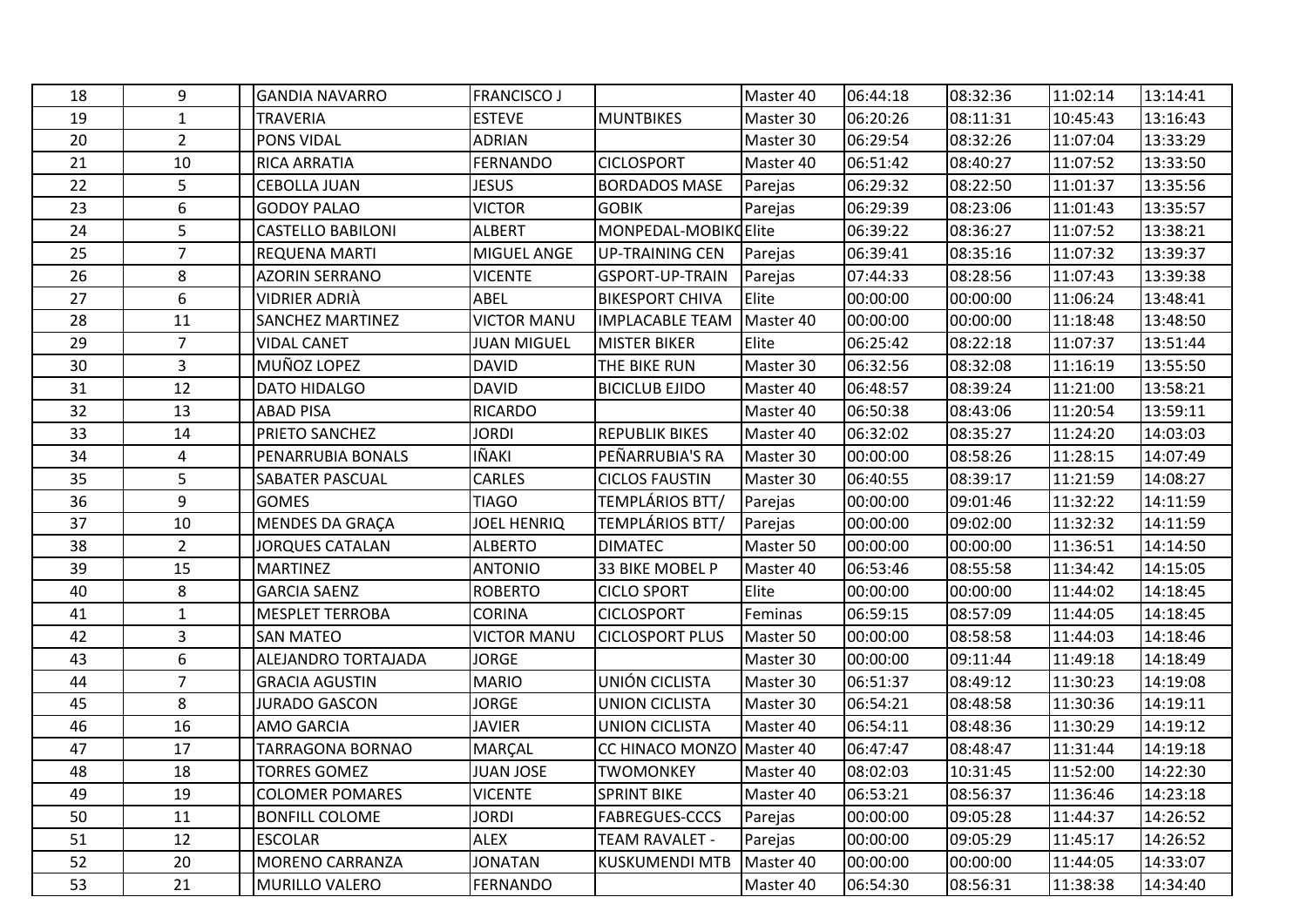| 54 | 22             | <b>MARTIN GAMEZ</b>        | <b>JESUS</b>       | <b>MONTABIKE FUENG Master 40</b> |           | 00:00:00 | 00:00:00 | 12:00:00 | 14:36:22 |
|----|----------------|----------------------------|--------------------|----------------------------------|-----------|----------|----------|----------|----------|
| 55 | 9              | <b>GASCON MARTIN</b>       | <b>ADRIAN</b>      | <b>HORS CATEGORIE</b>            | Elite     | 06:43:07 | 08:33:51 | 11:53:00 | 14:38:53 |
| 56 | 23             | <b>EDO TOMAS</b>           | <b>JUAN ANTONI</b> | <b>CUDOL ROIG</b>                | Master 40 | 06:54:39 | 09:01:36 | 11:54:41 | 14:38:53 |
| 57 | 9              | <b>VILAR ESCRIG</b>        | <b>IVAN</b>        | <b>CUDOL ROIG</b>                | Master 30 | 06:55:50 | 09:03:32 | 11:54:33 | 14:38:53 |
| 58 | 24             | PLIEGO OLLER               | LUIS MIGUEL        | PASARELA LUCCIO                  | Master 40 | 06:49:53 | 08:57:03 | 12:03:00 | 14:39:27 |
| 59 | 25             | RUIZ MARTIN-MACHO          | <b>JOSE</b>        | <b>INDEPENDIENTE</b>             | Master 40 | 07:28:15 | 09:26:00 | 12:00:00 | 14:41:24 |
| 60 | 4              | DIAZ BARRAGAN              | <b>JUAN MANUEL</b> | <b>CICLOS FAUSTIN</b>            | Master 50 | 00:00:00 | 09:11:16 | 11:58:00 | 14:43:00 |
| 61 | 5              | <b>FAÑANAS GIMENEZ</b>     | <b>FERNANDO</b>    | <b>EDELWEISS TEAM</b>            | Master 50 | 00:00:00 | 08:59:27 | 11:50:01 | 14:45:01 |
| 62 | 26             | <b>ROJAS BLANDON</b>       | YEISON HARV        | <b>TEAM AVENTURERO Master 40</b> |           | 06:54:35 | 09:03:16 | 11:54:27 | 14:46:05 |
| 63 | 10             | PEREZ MARTINEZ             | <b>GUSTAVO</b>     |                                  | Master 30 | 00:00:00 | 09:18:37 | 12:05:00 | 14:50:35 |
| 64 | 27             | SANCHEZ MUÑOZ              | <b>MANUEL</b>      | <b>COFIBIKE</b>                  | Master 40 | 00:00:00 | 09:29:14 | 12:16:58 | 14:56:46 |
| 65 | 11             | <b>ARNAO SANCHEZ</b>       | <b>DAVID</b>       | C.C.CASTILLO DE                  | Master 30 | 00:00:00 | 09:22:00 | 12:13:00 | 14:58:41 |
| 66 | 12             | <b>PRATS</b>               | <b>ANTONI</b>      | <b>CAP AMUNT</b>                 | Master 30 | 00:00:00 | 09:10:42 | 12:04:00 | 14:58:54 |
| 67 | 28             | <b>GONZALEZ TEJADA</b>     | MIGUEL ANGE        | <b>BOBRUC</b>                    | Master 40 | 00:00:00 | 09:18:58 | 12:12:00 | 15:01:28 |
| 68 | 13             | ARGILAGA NOVA              | <b>CARLOS</b>      | <b>INBIKE-SMARTBIK</b>           | Master 30 | 00:00:00 | 09:24:27 | 12:13:00 | 15:04:08 |
| 69 | 29             | SANCHEZ                    | <b>MANUEL</b>      | <b>BICITERAPIA</b>               | Master 40 | 00:00:00 | 09:23:30 | 12:09:20 | 15:05:00 |
| 70 | 14             | <b>LOPEZ</b>               | <b>DAVID</b>       |                                  | Master 30 | 06:57:15 | 09:15:10 | 12:15:44 | 15:05:12 |
| 71 | 15             | CALATAYUD CALATAYUD        | SALVADOR           | <b>SPRINTBIKE</b>                | Master 30 | 00:00:00 | 09:18:58 | 12:12:00 | 15:05:18 |
| 72 | 6              | <b>ZORRILLA LOPERA</b>     | <b>SERGIO</b>      | <b>BICICLETES LES</b>            | Master 50 | 00:00:00 | 09:29:00 | 12:19:00 | 15:06:45 |
| 73 | 16             | REYES MUÑOZ                | <b>JOSE MANUEL</b> | THE BIKE RUN                     | Master 30 | 00:00:00 | 09:41:18 | 12:27:00 | 15:15:59 |
| 74 | 30             | <b>JOVER ESCOLANO</b>      | <b>RUBEN</b>       | <b>CLUB ESPORTIU P</b>           | Master 40 | 00:00:00 | 00:00:00 | 12:27:00 | 15:15:59 |
| 75 | 31             | <b>BENAGES COBO</b>        | JAIME              |                                  | Master 40 | 00:00:00 | 00:00:00 | 00:00:00 | 15:15:59 |
| 76 | 32             | <b>MIRETE MONTAÑO</b>      | <b>RAUL</b>        | BIKEMOIA                         | Master 40 | 00:00:00 | 00:00:00 | 12:18:50 | 15:16:50 |
| 77 | $\overline{7}$ | <b>OLIVA RODRIGUEZ</b>     | <b>JORGE</b>       |                                  | Master 50 | 00:00:00 | 00:00:00 | 00:00:00 | 15:19:05 |
| 78 | 17             | MIARNAU PINYOL             | <b>JORDI</b>       | HINACO MONZÓN C Master 30        |           | 06:52:55 | 09:23:12 | 12:39:28 | 15:20:00 |
| 79 | 33             | <b>GARCIA MATEO</b>        | <b>EPIFANIO</b>    | CC DOLORES DE P                  | Master 40 | 08:00:17 | 09:38:00 | 12:30:00 | 15:21:29 |
| 80 | 34             | HERNANDEZ                  | QUIM               | C C HINACO MONZ                  | Master 40 | 00:00:00 | 09:27:37 | 12:35:28 | 15:24:09 |
| 81 | 18             | <b>VILAR LARA</b>          | JUAN               | <b>DESDENTATS</b>                | Master 30 | 00:00:00 | 09:41:09 | 12:36:01 | 15:24:22 |
| 82 | 35             | <b>GONZALEZ CARO</b>       | JORGE              | <b>MOLTENIS XTREMB</b>           | Master 40 | 00:00:00 | 00:00:00 | 12:38:46 | 15:24:32 |
| 83 | 19             | <b>LATORRE MARTIN</b>      | <b>JORGE</b>       | <b>GAP</b>                       | Master 30 | 07:27:30 | 09:38:50 | 12:38:52 | 15:24:36 |
| 84 | 36             | <b>TORRELLES CAPDEVILA</b> | <b>JORDI</b>       | PENYA CICLISTA                   | Master 40 | 00:00:00 | 09:27:39 | 12:32:35 | 15:25:20 |
| 85 | 8              | <b>RUBIO GARCIA</b>        | <b>CHUS</b>        | <b>C.E. BICISPORT</b>            | Master 50 | 07:36:44 | 09:48:46 | 12:40:31 | 15:28:06 |
| 86 | 37             | <b>GRIMALT</b>             | <b>MOISES</b>      | TONUS C.D                        | Master 40 | 07:40:26 | 09:56:13 | 12:46:00 | 15:31:45 |
| 87 | 20             | <b>DESCALS GUILLEN</b>     | <b>ANTONIO</b>     | <b>CC ALBAIDENSE</b>             | Master 30 | 00:00:00 | 09:26:43 | 12:29:00 | 15:34:34 |
| 88 | 21             | PEÑARRUBIA BONALS          | <b>ELOI</b>        | PEÑARRUBIA'S RA                  | Master 30 | 00:00:00 | 09:19:11 | 12:15:59 | 15:35:55 |
| 89 | 22             | ROMERO MELCHOR             | <b>CARLOS</b>      | <b>CICLOS DOMINGO</b>            | Master 30 | 00:00:00 | 09:33:35 | 12:36:13 | 15:36:04 |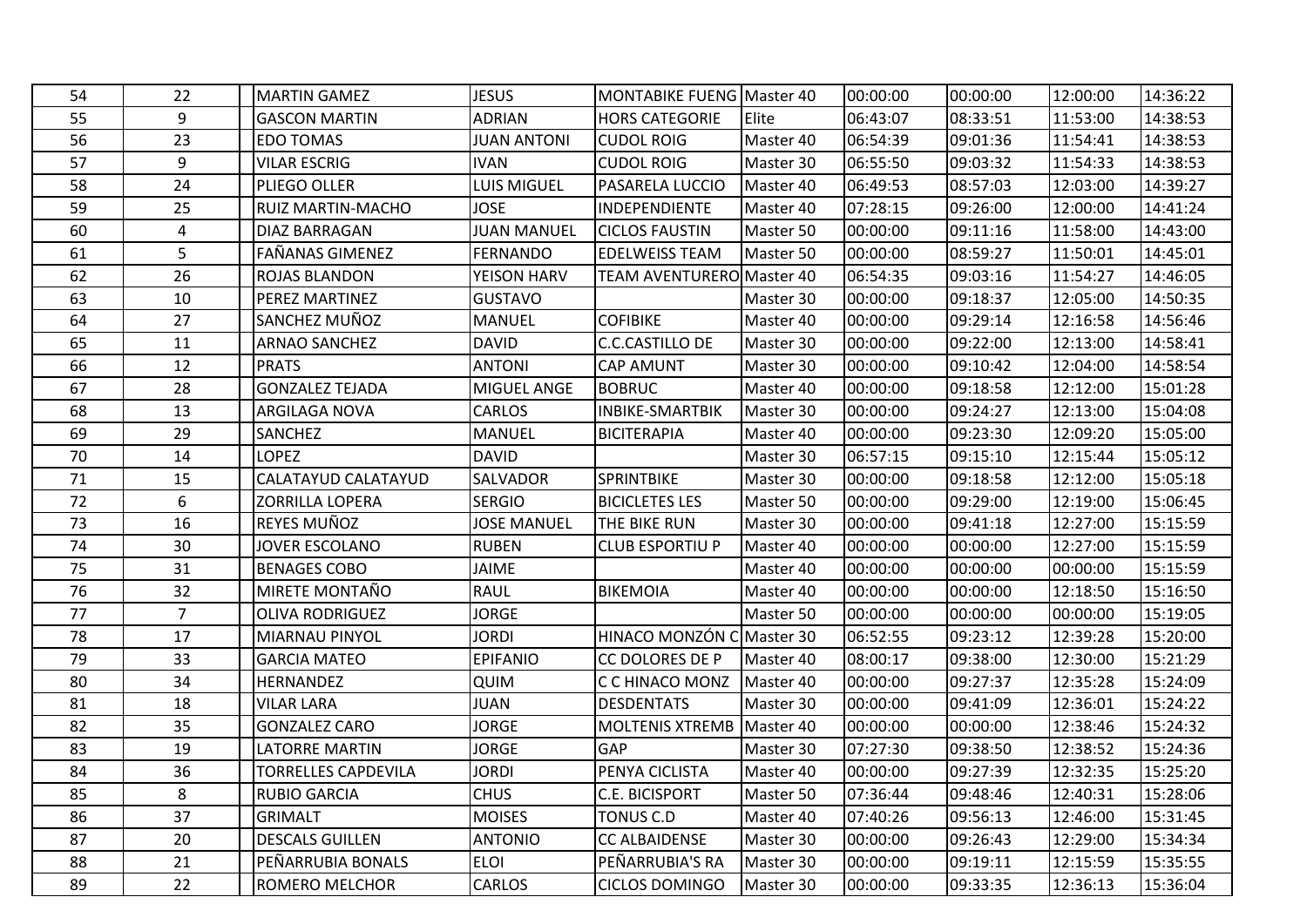| 90  | 38 | <b>CORTES ROJAS</b>       | <b>MANUEL</b>      | C.C.CASPOLINO                    | Master 40 | 07:43:45 | 09:54:06 | 13:32:00 | 15:37:15 |
|-----|----|---------------------------|--------------------|----------------------------------|-----------|----------|----------|----------|----------|
| 91  | 39 | <b>MARQUES VERDU</b>      | <b>ALFREDO</b>     | LADÁRSENA                        | Master 40 | 00:00:00 | 00:00:00 | 12:54:00 | 15:38:25 |
| 92  | 9  | <b>WOUTERS</b>            | <b>PATRICK</b>     | <b>ALARM WOUTERS B Master 50</b> |           | 07:27:00 | 09:36:46 | 12:40:13 | 15:39:26 |
| 93  | 23 | <b>BENAVENT</b>           | <b>MIGUEL</b>      |                                  | Master 30 | 00:00:00 | 09:45:27 | 12:40:56 | 15:41:34 |
| 94  | 40 | <b>SAMPEDRO ARLANDIS</b>  | <b>DAVID</b>       | <b>CALABANDIDA CYC</b>           | Master 40 | 00:00:00 | 09:43:21 | 12:41:06 | 15:41:41 |
| 95  | 41 | HERNANDEZ                 | <b>JULIO</b>       | <b>CLUB CICLISTA C</b>           | Master 40 | 07:50:32 | 09:53:14 | 12:45:00 | 15:42:06 |
| 96  | 10 | <b>GONZALEZ GARCIA</b>    | <b>IÑIGO</b>       | <b>STOP LA E.L.A</b>             | Elite     | 07:46:49 | 09:52:32 | 12:40:59 | 15:42:07 |
| 97  | 13 | <b>DESCO PONS</b>         | <b>JOSEP</b>       | <b>IMECA CYCLING T</b>           | Parejas   | 07:50:19 | 09:58:55 | 12:49:00 | 15:42:13 |
| 98  | 42 | <b>LEON GUERRERO</b>      | <b>RUBEN</b>       |                                  | Master 40 | 00:00:00 | 09:38:12 | 12:43:13 | 15:46:48 |
| 99  | 43 | <b>MORA NAVARRO</b>       | <b>RAUL</b>        | G.C. 3SENDES-KR                  | Master 40 | 07:44:16 | 10:00:34 | 12:56:00 | 15:48:24 |
| 100 | 24 | <b>GARCIA BENEDICTO</b>   | <b>BENITO</b>      | <b>G.D RANDONNEUR</b>            | Master 30 | 06:50:41 | 08:37:38 | 00:00:00 | 15:50:48 |
| 101 | 44 | <b>LUQUE LARA</b>         | <b>ANTONIO</b>     | <b>OCHAVADA BIKE C</b>           | Master 40 | 06:50:40 | 09:28:21 | 12:35:09 | 15:50:48 |
| 102 | 24 | <b>LUQUE LARA</b>         | <b>CARLOS</b>      | OCHAVADA BIKE C                  | Master 30 | 06:50:41 | 09:28:22 | 11:41:01 | 15:50:49 |
| 103 | 45 | <b>RAMOS CARRILLO</b>     | <b>JUAN DE DIO</b> | <b>OCHAVADA BIKE C</b>           | Master 40 | 06:50:42 | 09:28:23 | 12:35:13 | 15:50:51 |
| 104 | 46 | <b>TARRAGA</b>            | <b>IVAN</b>        | <b>CLUB DEPORTIVO</b>            | Master 40 | 00:00:00 | 10:02:40 | 12:59:00 | 15:57:57 |
| 105 | 25 | <b>GOMEZ CASANOVA</b>     | <b>FRANCISCO</b>   | <b>CC ALBAIDA</b>                | Master 30 | 07:29:51 | 10:02:59 | 13:31:00 | 15:59:05 |
| 106 | 11 | <b>GANDIA TORRO</b>       | <b>AITOR</b>       | <b>SANG EN BOCA</b>              | Elite     | 07:31:12 | 10:04:20 | 13:31:00 | 15:59:12 |
| 107 | 47 | <b>OTERO RENAU</b>        | <b>CESAR</b>       | <b>CICLOS DOMINGO</b>            | Master 40 | 08:00:19 | 10:18:08 | 13:07:00 | 16:02:23 |
| 108 | 14 | <b>RUGGIERI SANCHEZ</b>   | LORENZO            | <b>DEYOKA</b>                    | Parejas   | 08:00:13 | 10:18:39 | 13:06:00 | 16:02:24 |
| 109 | 15 | <b>SANTANA VIERA</b>      | <b>OSCAR</b>       | <b>DEYOKA</b>                    | Parejas   | 08:00:16 | 10:17:58 | 13:03:00 | 16:02:24 |
| 110 | 48 | <b>VILARROCHA</b>         | <b>DAVID</b>       | <b>INBIKE-SMARTBIK</b>           | Master 40 | 00:00:00 | 00:00:00 | 13:07:00 | 16:02:24 |
| 111 | 49 | <b>NOTARI ANDRES</b>      | <b>JORGE</b>       | <b>BTT AMAGAETS</b>              | Master 40 | 07:33:12 | 09:52:51 | 13:00:00 | 16:04:06 |
| 112 | 26 | <b>CABALLERO GOMEZ</b>    | <b>JUAN GABRIE</b> | CALDERONABIKE                    | Master 30 | 07:54:58 | 10:19:29 | 13:35:00 | 16:04:25 |
| 113 | 50 | <b>CARRUANA GOMEZ</b>     | <b>ANTONIO</b>     |                                  | Master 40 | 07:54:58 | 10:21:14 | 13:32:00 | 16:04:32 |
| 114 | 12 | <b>TRENCO BELLES</b>      | <b>IVAN</b>        | G.C. 3SENDES-KR                  | Elite     | 07:28:00 | 09:38:56 | 12:58:00 | 16:04:48 |
| 115 | 51 | <b>MARTIL COTANO</b>      | XAVI               | <b>CCSARRIADETER</b>             | Master 40 | 07:46:38 | 10:07:13 | 12:58:00 | 16:05:04 |
| 116 | 16 | <b>GARCIA GARCIA</b>      | <b>ALBERTO</b>     |                                  | Parejas   | 00:00:00 | 10:16:35 | 13:55:00 | 16:06:56 |
| 117 | 52 | PALENZUELA ARDILA         | <b>MANUEL</b>      |                                  | Master 40 | 07:27:15 | 09:37:39 | 12:47:00 | 16:10:43 |
| 118 | 13 | <b>VILAR PALLARES</b>     | <b>JOSE</b>        | <b>DESDENTATS</b>                | Elite     | 07:47:26 | 10:07:10 | 13:50:00 | 16:11:12 |
| 119 | 27 | RAMOS IBAÑEZ              | <b>VICENTE</b>     |                                  | Master 30 | 07:47:31 | 10:07:23 | 13:52:00 | 16:11:12 |
| 120 | 53 | <b>GORDON MARTIN</b>      | <b>MANOLO</b>      | <b>DESDENTATS</b>                | Master 40 | 07:47:24 | 10:07:10 | 00:00:00 | 16:11:13 |
| 121 | 14 | <b>MARTINEZ ASENSIO</b>   | PABLO              | <b>DESDENTATS</b>                | Elite     | 07:47:18 | 10:07:11 | 00:00:00 | 16:11:16 |
| 122 | 54 | <b>VILLANUEVA SALINAS</b> | <b>JOSE ANTONI</b> | INDEPENDIENTE                    | Master 40 | 07:44:36 | 10:08:34 | 13:36:00 | 16:11:18 |
| 123 | 55 | <b>GUIÑON ANDREU</b>      | <b>DAVID</b>       | <b>BIG BIKERS CLUB</b>           | Master 40 | 07:49:39 | 10:06:25 | 12:59:00 | 16:12:20 |
| 124 | 28 | LAGUNA                    | CARLOS             | <b>JCBIKE TEAM</b>               | Master 30 | 00:00:00 | 10:24:25 | 13:55:00 | 16:14:02 |
| 125 | 29 | TORREGROSA                | RAFA               | CC BORDA 2 MASE                  | Master 30 | 07:54:21 | 10:12:16 | 13:56:00 | 16:14:09 |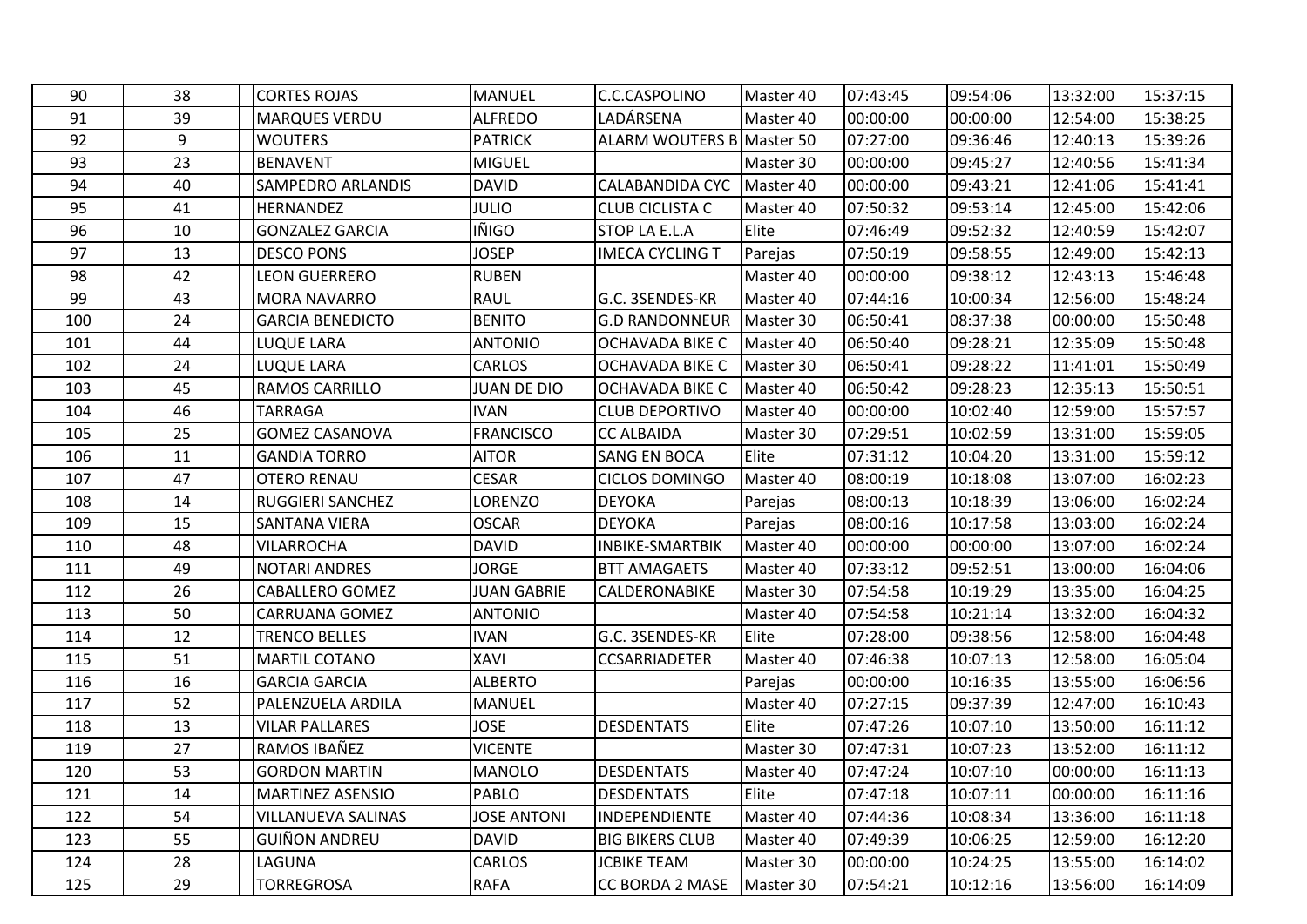| 126 | 56 | <b>PRATS BARBERA</b>    | <b>VICENTE</b>     | <b>SPRINTBIKE</b>                | Master 40 | 07:54:01 | 10:16:21 | 00:00:00 | 16:14:15 |
|-----|----|-------------------------|--------------------|----------------------------------|-----------|----------|----------|----------|----------|
| 127 | 17 | <b>FERRE ALPUENTE</b>   | <b>XAVIER</b>      | <b>KE PASA TIU</b>               | Parejas   | 07:51:59 | 10:17:25 | 13:50:00 | 16:15:29 |
| 128 | 18 | <b>ALCAZAR</b>          | <b>MARC</b>        | <b>KE PASA TIU</b>               | Parejas   | 07:52:00 | 10:17:28 | 13:51:00 | 16:15:32 |
| 129 | 10 | <b>VILLALBA MARTIN</b>  | <b>DAVID</b>       | <b>CLUB ZALAGARDA</b>            | Master 50 | 00:00:00 | 10:35:22 | 00:00:00 | 16:15:32 |
| 130 | 19 | <b>ROS ANDREU</b>       | <b>FRANCISCO</b>   | TRIATLON ORIHUE                  | Parejas   | 07:44:34 | 09:56:50 | 13:03:00 | 16:16:39 |
| 131 | 20 | <b>JEREZ MOMPEAN</b>    | <b>PEDRO</b>       | <b>LINCES MURCIA</b>             | Parejas   | 00:00:00 | 00:00:00 | 13:03:00 | 16:16:39 |
| 132 | 30 | <b>FERNANDEZ RUBIO</b>  | <b>WALTER</b>      | <b>ASTURCÓN BTT</b>              | Master 30 | 07:56:34 | 10:12:18 | 13:30:00 | 16:19:03 |
| 133 | 57 | <b>CORDERO CASADO</b>   | <b>FRANCISCO</b>   |                                  | Master 40 | 07:53:33 | 10:14:27 | 00:00:00 | 16:19:13 |
| 134 | 58 | <b>GARCIA GUASP</b>     | <b>JAVIER</b>      |                                  | Master 40 | 07:57:49 | 10:19:09 | 00:00:00 | 16:21:50 |
| 135 | 15 | ARIAS MACHADO           | <b>ADRIAN</b>      | <b>PIRADOS</b>                   | Elite     | 00:00:00 | 10:26:07 | 13:32:47 | 16:22:00 |
| 136 | 59 | <b>MARTINEZ BENEITO</b> | <b>FRANCISCO J</b> | PIRADOS TEAM                     | Master 40 | 00:00:00 | 10:28:39 | 13:33:34 | 16:22:00 |
| 137 | 60 | <b>RUIZ ARGUDO</b>      | <b>JESUS</b>       | PIRADOS TEAM                     | Master 40 | 00:00:00 | 10:28:36 | 13:34:51 | 16:22:02 |
| 138 | 31 | <b>CALCERRADA</b>       | <b>DANIEL</b>      | <b>MARATHON TEAM B Master 30</b> |           | 00:00:00 | 10:35:06 | 13:20:01 | 16:23:39 |
| 139 | 32 | <b>SAAVEDRA ORTIZ</b>   | <b>EDSON DENNY</b> | <b>XTREMBIKE</b>                 | Master 30 | 08:02:47 | 10:28:21 | 13:20:10 | 16:24:01 |
| 140 | 61 | CARDEÑOSA MARTINEZ      | <b>JOSE LUIS</b>   |                                  | Master 40 | 07:47:32 | 10:11:06 | 13:52:05 | 16:24:11 |
| 141 | 62 | <b>MORCILLO ALFARO</b>  | SAMUEL             | <b>LOVERTRAINING</b>             | Master 40 | 00:00:00 | 10:31:31 | 13:15:20 | 16:24:17 |
| 142 | 63 | NIETO GOMEZ             | <b>JAVIER</b>      | <b>DECOMESA</b>                  | Master 40 | 08:03:42 | 00:00:00 | 13:16:01 | 16:24:20 |
| 143 | 33 | IBAÑEZ DOÑATE           | <b>HECTOR</b>      | <b>BICICLETES CABE</b>           | Master 30 | 07:47:00 | 10:05:00 | 13:05:10 | 16:24:24 |
| 144 | 34 | <b>JUAREZ PRADES</b>    | <b>IVAN</b>        | <b>BICICLETAS CABE</b>           | Master 30 | 00:00:00 | 10:26:20 | 13:10:15 | 16:24:59 |
| 145 | 35 | <b>GARCIA BENITO</b>    | <b>DAVID</b>       | <b>L,ESPRINT</b>                 | Master 30 | 07:29:35 | 10:08:01 | 13:05:02 | 16:25:15 |
| 146 | 64 | <b>FERRER JIMENEZ</b>   | <b>VIRIATO</b>     |                                  | Master 40 | 08:04:46 | 00:00:00 | 13:36:23 | 16:27:36 |
| 147 | 65 | <b>MARTI</b>            | <b>ALBERT</b>      |                                  | Master 40 | 07:48:13 | 09:55:51 | 13:20:20 | 16:34:29 |
| 148 | 66 | <b>RAMOS SANCHEZ</b>    | <b>FRANCISCO R</b> | <b>CLUB CICLISTA V</b>           | Master 40 | 00:00:00 | 00:00:00 | 13:20:10 | 16:34:36 |
| 149 | 21 | <b>GAY CALATAYUD</b>    | <b>VICENTE</b>     |                                  | Parejas   | 00:00:00 | 10:23:40 | 13:10:02 | 16:34:39 |
| 150 | 22 | <b>FERNANDEZ GOMIS</b>  | <b>JOSE ANTONI</b> |                                  | Parejas   | 00:00:00 | 10:22:41 | 13:10:01 | 16:34:42 |
| 151 | 67 | NIETO MANCHEÑO          | PEDRO JESUS        | <b>MTB KAIGO KAIGO</b>           | Master 40 | 07:35:40 | 09:58:24 | 13:10:15 | 16:36:06 |
| 152 | 68 | <b>CAMARA</b>           | <b>RAUL</b>        |                                  | Master 40 | 00:00:00 | 10:26:30 | 13:20:15 | 16:36:52 |
| 153 | 36 | <b>ESTEPA BELTRAN</b>   | <b>DAVID</b>       | <b>CICLOS FAUSTIN</b>            | Master 30 | 07:49:00 | 10:05:51 | 13:41:56 | 16:40:47 |
| 154 | 16 | <b>MARTINEZ LOPEZ</b>   | ABEL               | TEAM PDL                         | Elite     | 00:00:00 | 00:00:00 | 00:00:00 | 16:44:51 |
| 155 | 69 | CHAPARRO LOPEZ-VIZC     | LUIS-MIGUEL        | <b>EL CALDERO MTB</b>            | Master 40 | 00:00:00 | 00:00:00 | 13:34:00 | 16:45:48 |
| 156 | 70 | <b>SANCHEZ</b>          | <b>CARLOS</b>      | VAN2WHEELS                       | Master 40 | 00:00:00 | 10:27:43 | 00:00:00 | 16:45:48 |
| 157 | 37 | <b>FLORES GRAU</b>      | <b>JOSE ANTONI</b> |                                  | Master 30 | 07:49:10 | 10:07:55 | 13:55:00 | 16:45:58 |
| 158 | 11 | <b>PALMERO MARTINEZ</b> | <b>JOSE MAXIMO</b> | CLUB MTB MORVED Master 50        |           | 00:00:00 | 10:40:06 | 13:36:00 | 16:58:08 |
| 159 | 38 | <b>BARBERA TORTOSA</b>  | <b>ALBERTO</b>     | <b>SPRINTBIKE</b>                | Master 30 | 07:54:02 | 00:00:00 | 00:00:00 | 17:01:30 |
| 160 | 12 | <b>DIEZ ANTOLIN</b>     | <b>ALBERTO</b>     | <b>BIG BIKERS</b>                | Master 50 | 08:03:23 | 10:25:30 | 13:32:52 | 17:02:50 |
| 161 | 39 | <b>MARTINEZ VIDAL</b>   | ANICETO            | <b>ANGLIRU BIKE</b>              | Master 30 | 00:00:00 | 00:00:00 | 13:34:53 | 17:05:21 |